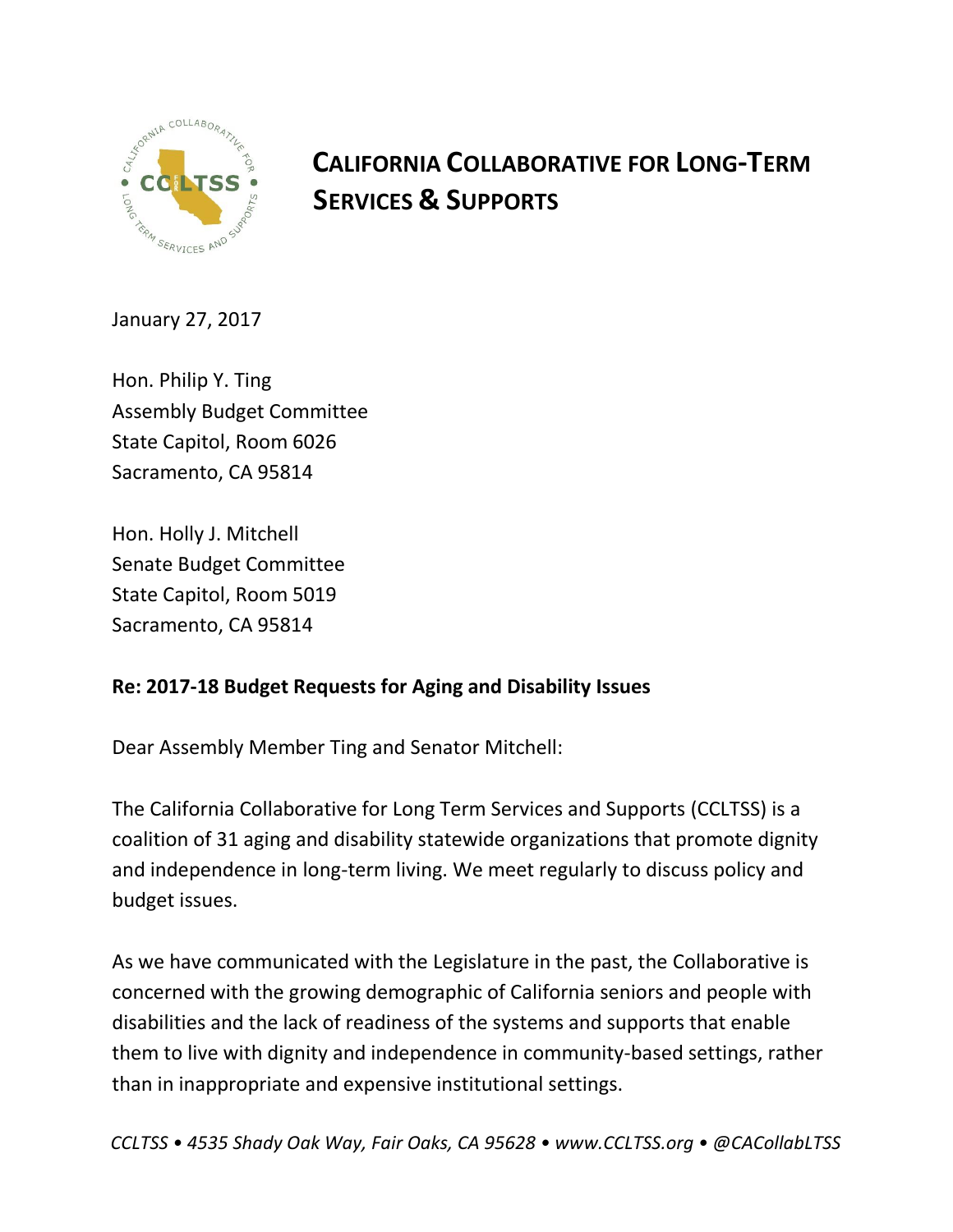The looming changes in federal health care policy exacerbate these concerns, with aged, blind and disabled populations at high risk. The rapidly growing demographic of people with greater needs, combined with uncertainty around federal policy and a fragmented and unprepared state delivery system for long-term services and supports (LTSS), represents a perfect storm for some of our most vulnerable citizens.

## These are some of the demographic trends:

- In the next 15 years the number of Californians over 65 years will increase by 4 million, comprising one-fifth of the state population by 2030.
- Californians at least 85 years of age will increase by over 85%, to about 400,000. More and more, this population will be living alone.
- An increasingly aged population will include many more people with disabilities, some of whom will need supports and services to continue to live independently.
- This population notably includes persons at least 65 years old who are living with Alzheimer's. Medi-Cal costs for this population are expected to grow by nearly 60% in the next ten years. Appropriate home and community-based services are essential to manage these costs.
- The number of younger persons living with significant disabilities is also increasing. For example, the Department of Developmental Services caseload of adults with autism is projected to double in the next five years and triple in the next ten.
- Advances in medical care have increased the lifespan for persons with many disabilities, meaning these persons will require services for a longer period of time.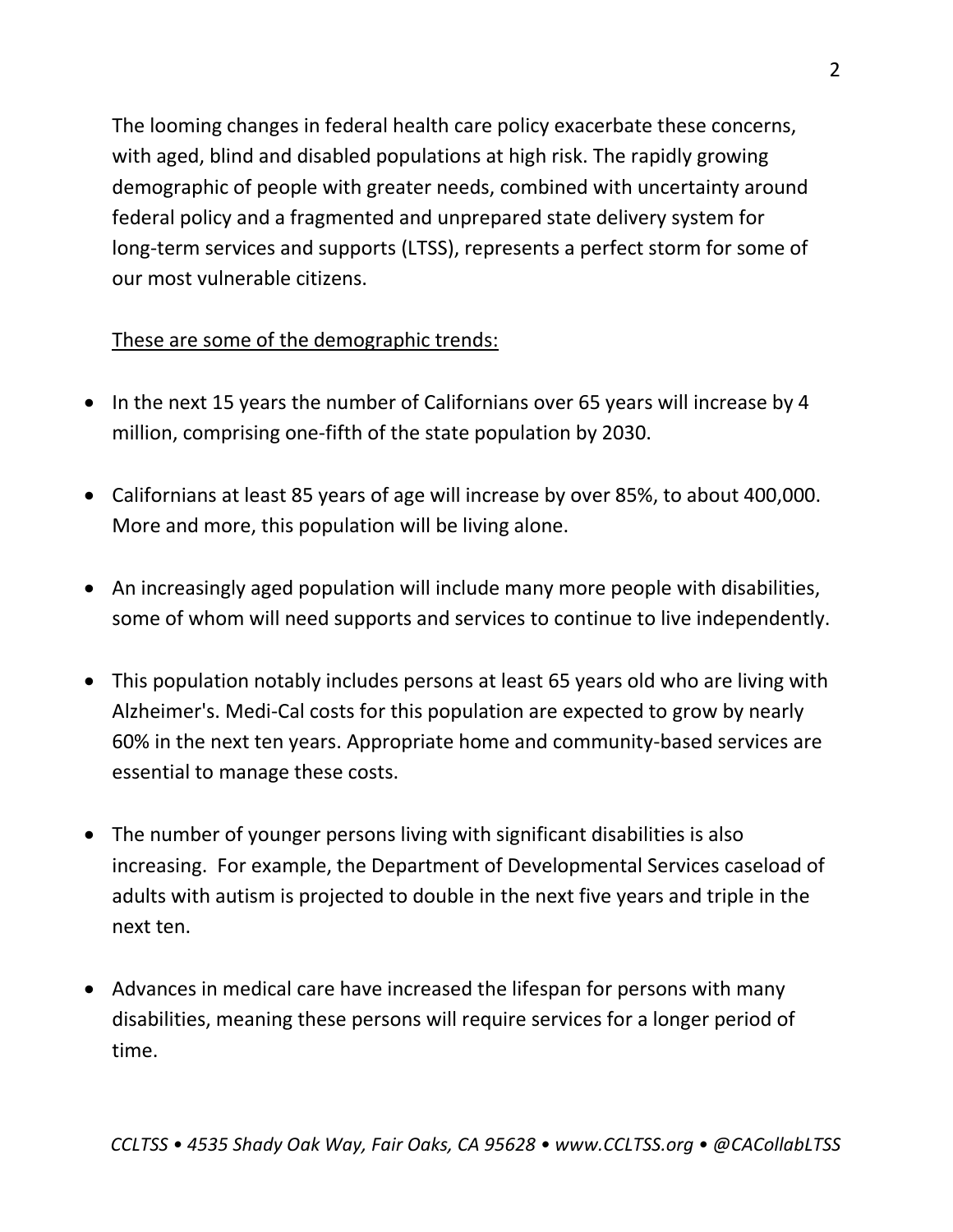We believe that despite the uncertainties of the moment, we should not defer progress in improving and stabilizing our LTSS system. Kicking the can down the road isn't going to prepare us for the massive challenges ahead. As such, we are recommending several investments to strengthen and stabilize the LTSS system of care in the current year's budget.

### Nutrition Services

There has been 57% growth in seniors who qualify for Medi-Cal since 2011, but California's nutrition services for elderly, isolated and homebound adults are not able to keep pace with needs, serving only 1.8% of seniors who are at risk of hunger. \$12.5 million is needed to keep pace; this will provide services to approximately 6% of the burgeoning new senior population in Medi-Cal. A Brown University Study has estimated that every \$25 spent by a state per person over the age of 65 on home-delivered meals, reduces the low-care nursing home population by 1%, so investments in nutrition are a cost-effective LTSS.

## Multi-Purpose Senior Services Program (MSSP) Services

MSSP programs have over 30 years of experience serving frail, nursing-home eligible elders in their home instead of skilled-nursing facilities. This option is a significant cost-savings for taxpayers, avoiding high institutional costs. However, cuts have made the program increasingly precarious, with closure or turnover of 9 MSSP sites statewide since 2008. \$4,046 million is needed to stabilize the program, backfill growing costs of doing business, close funding gaps and provide direct client services such as medical transportation, adaptive equipment, respite care and other supplemental services.

### Ombudsman Services

The Long-term Care Ombudsman program coordinates volunteer advocates for residents of nursing homes, board and care homes and assisted living facilities, resolving problems, and providing information about finding quality care and facilities. There are two budget-related proposals this year that will strengthen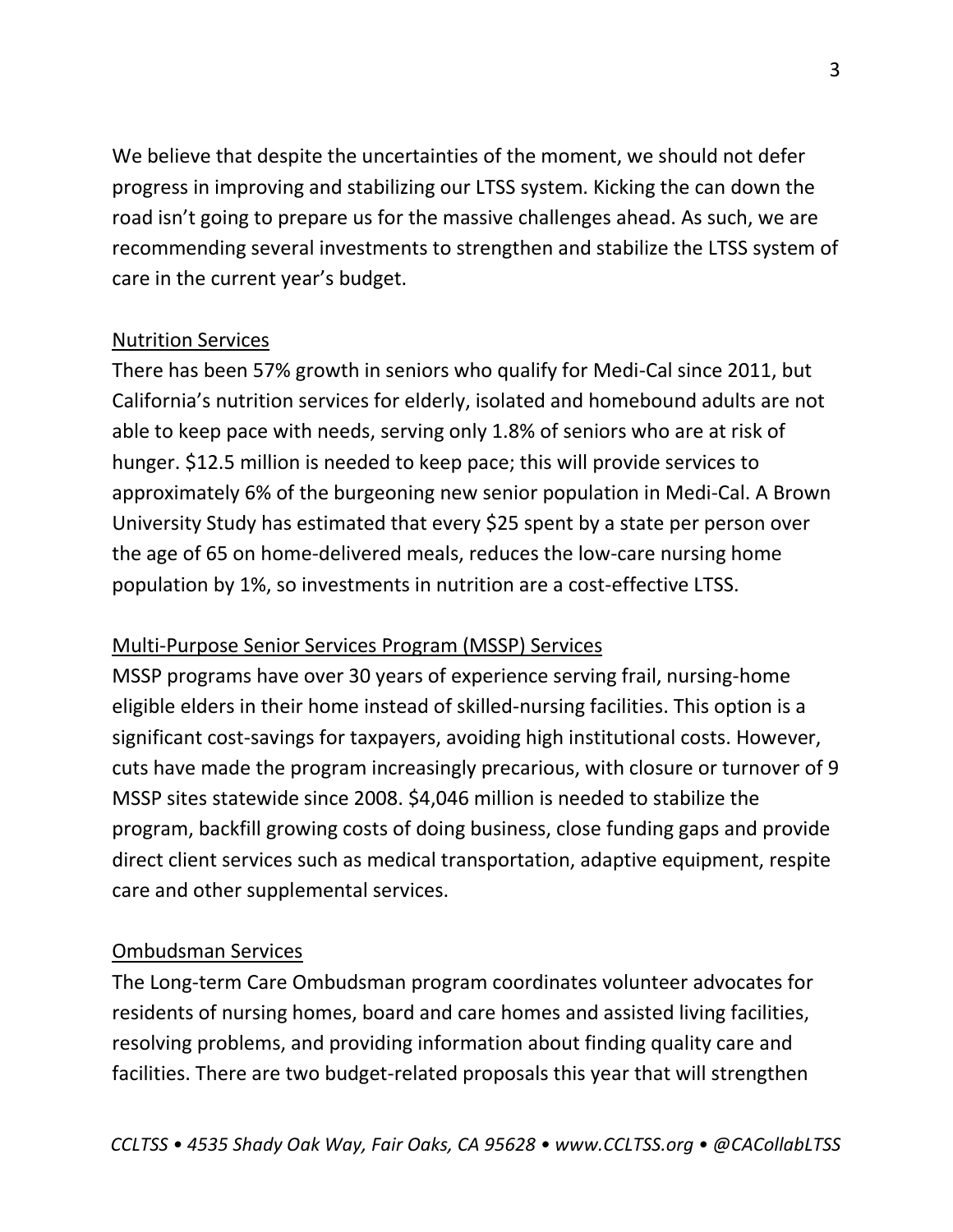critical Ombudsman services; the first is a budget request to continue the annual allocation of \$1 million from the Health Facility Citation Penalties account overseen by the California Department of Public Health.

The second proposal is to revise the 1989 Long-Term Care Ombudsman Funding Formula (Welfare and Institutions Code Section 9719.5) from the current allocation of \$35k local program base to \$100K local program base through an increase of \$2.25 million in general funds. This change would ensure adequate management, staffing and volunteer staffing are available to handle an estimated 130% growth in the residential care population.

#### Medi-Cal Rate

When voters approved Proposition 56, they overwhelmingly agreed that funding the Medi-Cal rate should be the focus of spending for the funds. We urge that the \$1.2 billion in revenue generated by the California Health care, Research and Prevention Tobacco Tax Act of 2016 (Proposition 56) should be directed for use for improving payments to providers in the Medi-Cal program. California health providers are still struggling with the 10 percent decrease in Medi-Cal payments implemented in 2013. Even prior to these cuts, California ranked among the lowest in the nation in payments to health providers. As a result, Medi-Cal patients are more likely to have difficulty accessing appropriate care, which can lead to unnecessary, costly emergency room visits, hospital re-admissions and inappropriate placement in skilled nursing facilities.

Ultimately, if the state does not provide the services and supports that enable people to continue to live in the community as they age or experience serious disability, they are likely to end up in expensive skilled nursing facilities, developmental centers or other institutions sooner and for a longer period. Investing in the infrastructure that will keep them in the community as long as possible will prove to be fiscally prudent.